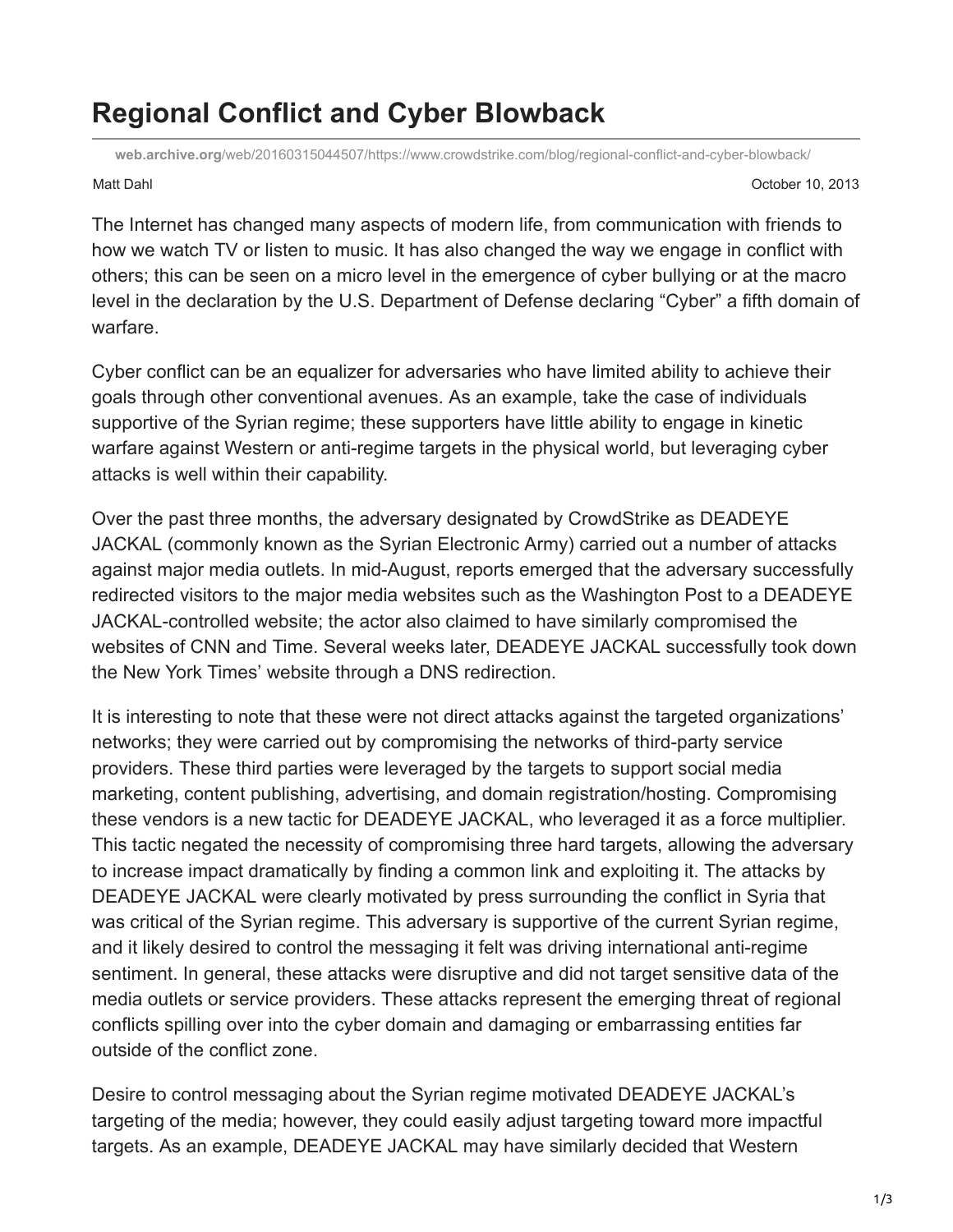financial institutions would be an effective target to dissuade kinetic involvement of external militaries. Financial entities in the U.S. have already been victimized by attackers calling themselves the "Cyber fighters of Izz Ad-Din Al Qassam" who purportedly seek retribution for an offensive video posted to a popular video sharing site. DEADEYE JACKAL could also turn its sights on entities within the defense industrial base, as the weapons produced by those companies might be used in a strike against Syrian government forces. Organizations in the oil and gas sector could also be targeted if the adversary views interference in the Syrian conflict as a pretext to secure access to oil resources in the region. Whatever the business vertical one can come up with, there is a potential reason why an irrational actor motivated by self defense might seek to leverage cyber attacks against it.

The spillover of regional conflict is also demonstrated by the activity of another adversary designated by CrowdStrike as CORSAIR JACKAL (also known as the Tunisian Cyber Army). During 2013, this adversary carried out a smaller number of high-profile attacks aimed at organizations in the financial, oil and gas, and shipping sectors. Additionally, in March 2013 the adversary also made unconfirmed claims that it compromised a large user database from a financial institution. Although CORSAIR JACKAL's operations were not as visible as those of DEADEYE JACKAL, the adversary represents another instance of malicious cyber activity emanating from a tumultuous region directed at organizations that may not have a clear connection to the conflict in that region. In the case of CORSAIR JACKAL, the only legitimacy needed to target Western businesses was anti-Western sentiment from perceived interference by Western governments in theatre.

Organizations across all sectors must consider the risk of conflict in the physical world spilling over into the cyber domain and resulting in malicious actors targeting their systems, operations, or customers. The use of cyber attacks is not declining; it is rapidly proliferating. As tools become easier to acquire, use, and modify, new adversaries are stepping on to the cyber domain from all over the world every day.

It is for these reasons that CrowdStrike advocates an intelligence-driven approach to security; the CrowdStrike Intelligence team tracks adversaries emanating from geographic locations across the globe and various motivations. This past quarter we identified multiple new adversaries with specific Tactics, Techniques, and Practices (TTPs) and associated actionable indicators for our intelligence subscription customers. These new adversaries include the two nationalistically motivated actors discussed above, DEADEYE JACKAL and CORSAIR JACKAL, and a number of others engaged in targeted intrusion operations such as STONE PANDA, NIGHTSHADE PANDA, GOBLIN PANDA, and MAGIC KITTEN.

**Learn More** about CrowdStrike's approach to intelligence-driven security.

## **[LISTEN NOW](https://web.archive.org/web/20160315044507/http://www.crowdstrike.com/crowdcasts/index.html)**

**Register for our 10/16 CrowdCast:** "You Have an Adversary Problem. Who's Targeting You and Why?"